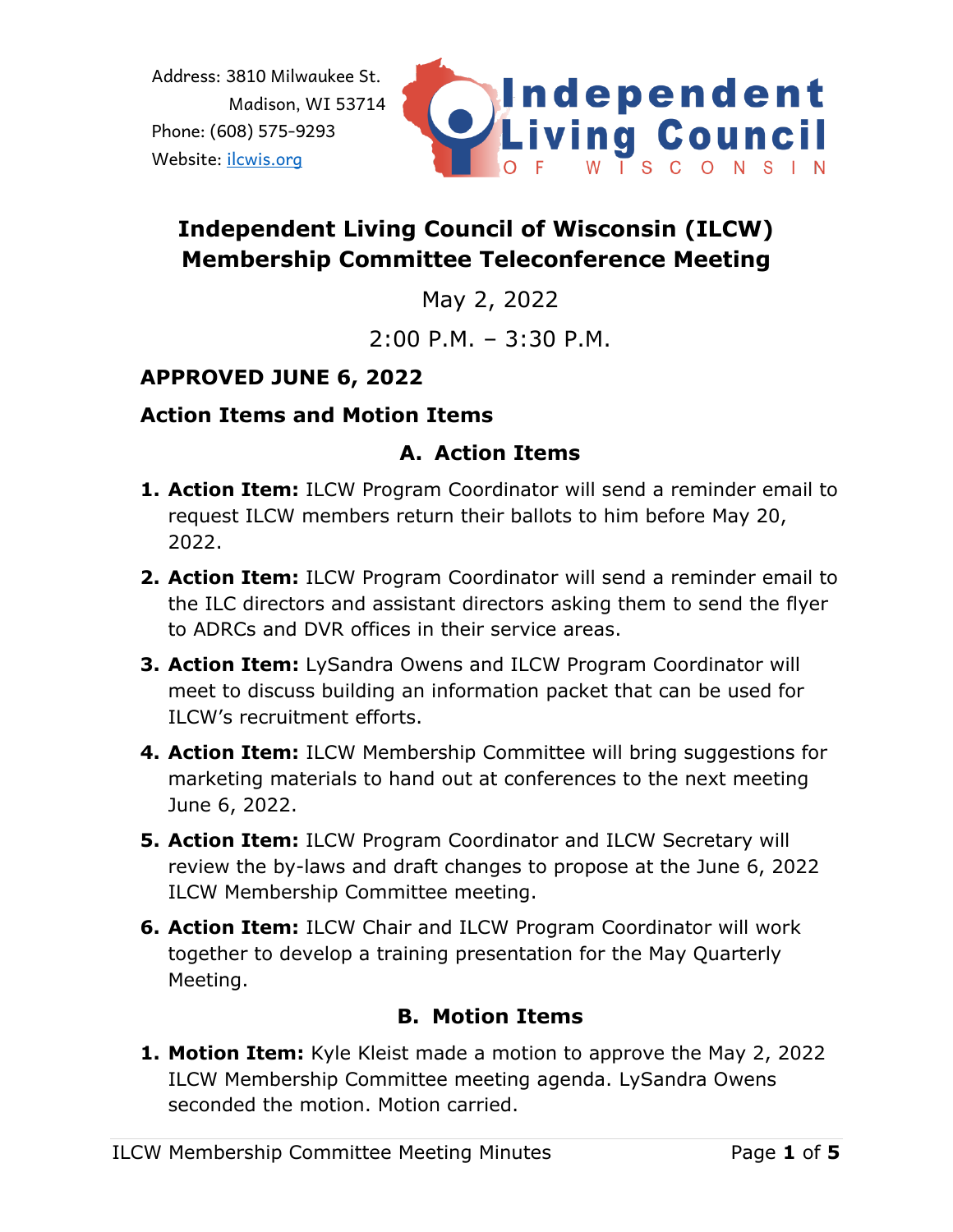

- **2. Motion Item:** Jason Endres made a motion to approve the April 4, 2022 ILCW Membership Committee meeting minutes. LySandra Owens seconded the motion. Motion carried.
- **3. Motion Item:** Jason Endres made a motion to adjourn the May 2, 2022 Membership Committee Meeting. Chris Wood seconded the motion.

# **C. Meeting Minutes**

# **I. Welcome and Introductions, Randi Johnson, ILCW Secretary**

**Members Present:** Jason Endres; LySandra Owens; Randi Johnson; Kyle Kleist; Chris Wood; and Eric Riskus.

**Guest:** Ramsey Lee.

**ILCW Staff:** Tyler Wilcox, ILCW Program Coordinator.

# **II. The meeting was called to order at 2:02 P.M. by Randi Johnson, ILCW Secretary**

• The meeting was available via teleconference by calling (312) 626- 6799 with meeting ID: 895 3375 2622. The meeting was also available via [Zoom.](https://us02web.zoom.us/j/89533752622)

### **III. Review and Approve May 2, 2022 ILCW Membership Committee Meeting Agenda**

• Kyle Kleist made a motion to approve the May 2, 2022 ILCW Membership Committee meeting agenda. LySandra Owens seconded the motion. Motion carried. See Motion Item 1.

### **IV. Review and Approve April 4, 2022 ILCW Membership Committee Meeting Minutes**

• Jason Endres made a motion to approve the April 4, 2022 ILCW Membership Committee meeting minutes. LySandra Owens seconded the motion. Motion carried. See Motion Item 2.

# **V. Public Comment on the State Plan for Independent Living (SPIL) or Related to Independent Living Centers and Services**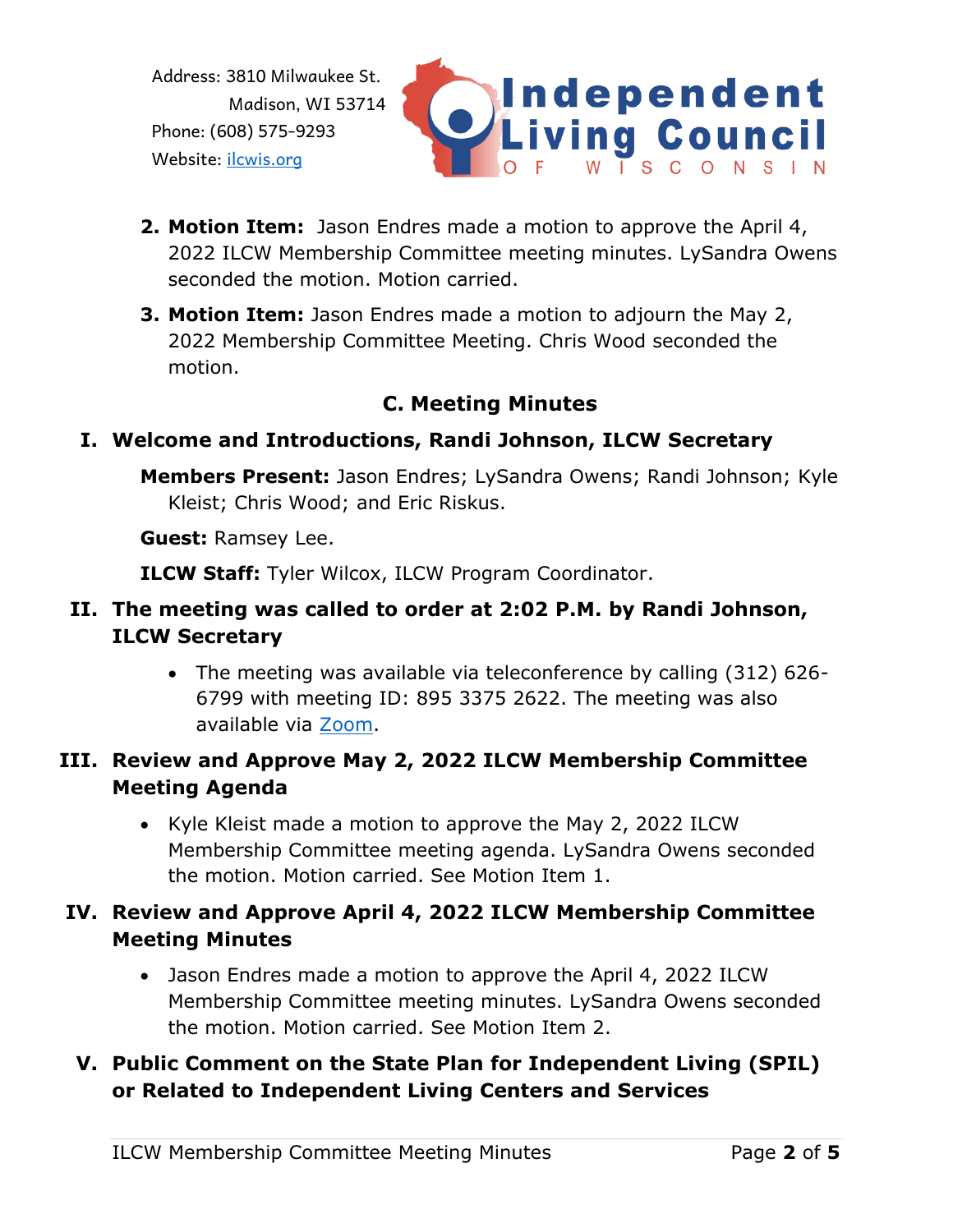

• No public comment received; public comment closed at 2:08 P.M.

### **VI. Discuss Progress on Officer Elections**

- ILCW Program Coordinator sent the ballots for ILCW Officer Elections via email on April 19, 2022. Most of the ballots have been returned.
- ILCW Program Coordinator will send a reminder email to request ILCW members return their ballots to him before May 20, 2022. See Action Item 1.

#### **VII. Discuss Outreach Efforts**

- Independent Living Center (ILC) directors reported to ILCW Program Coordinator they have not had the opportunity to send the ILCW Recruitment Flyer to Aging and Disability Resource Centers (ADRCs) or Department of Vocational Rehabilitation (DVR) offices.
	- o ILCW Program Coordinator will send a reminder email to the ILC directors and assistant directors asking them to send the flyer to ADRCs and DVR offices in their service areas. See Action Item 2.
- LySandra Owens received the recruitment flyers that were printed for her. She was unable to attend the National Association for the Advancement of Colored People (NAACP) breakfast.
	- o LySandra would like to contact the presidents of both the Kenosha and Racine NAACP chapters to provide them with a 5 minute presentation.
	- $\circ$  They will need more information than what is included in the flyer before they can make recommendations to ILCW.
	- o LySandra Owens and ILCW Program Coordinator will meet to discuss building an information packet that can be used for ILCW's recruitment efforts. See Action Item 3.
- ILCW Program Coordinator met with an IL Specialist from indiGO to discuss outreach to Wisconsin's Tribal Communities.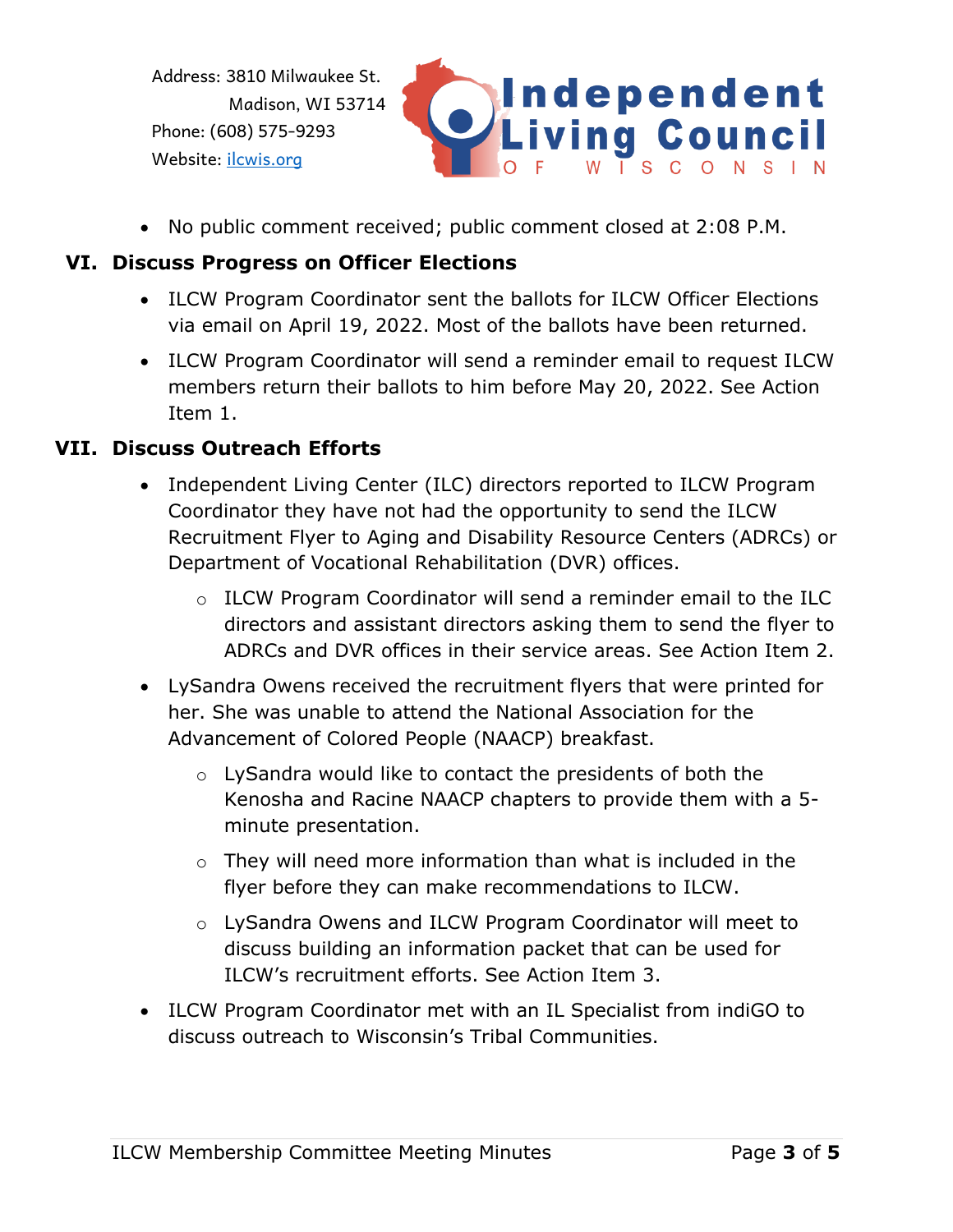

- o The Great Lakes Native American Elder Association (GLNAEA) will be having a conference in June. ILCW may be able to have a table to provide information at the conference.
- ILCW does not have any marketing materials like pens, magnets, or other similar items to hand out at conferences and similar gatherings.
	- o ILCW Membership Committee will bring suggestions for marketing materials to hand out at conferences to the next meeting June 6, 2022. See Action Item 4.

### **VIII. Discuss New ILCW Membership Applications**

• ILCW Program Coordinator received an application from Deb Langham. She will be retiring from Independence First and will not impact ILCW's balance. The Governor's Office of Appointments has not vetted the application.

### **IX. Discuss and Approve to Present at May 2022 Quarterly Meeting New Procedure for ILCW Membership Application Process**

- The procedure for accepting new members is confusing for both ILCW Members and potential candidates.
- ILCW Program Coordinator and ILCW Secretary will review the by-laws and draft changes to propose at the June 6, 2022 ILCW Membership Committee meeting. See Action Item 5.

# **X. Discuss Training for Presentation and ILCW May 2022 Quarterly Meeting**

- Training should focus on topics specific to ILCW.
- ILCW Chair and ILCW Program Coordinator will work together to develop a training presentation for the May Quarterly Meeting. See Action Item 6.

#### **XI. Discuss In-Person and Hybrid Model Meetings**

• The Wisconsin Independent Living Network (WILN) and Wisconsin Coalition of Independent Living Centers (WCILC) have voiced interest in having retreats yearly.